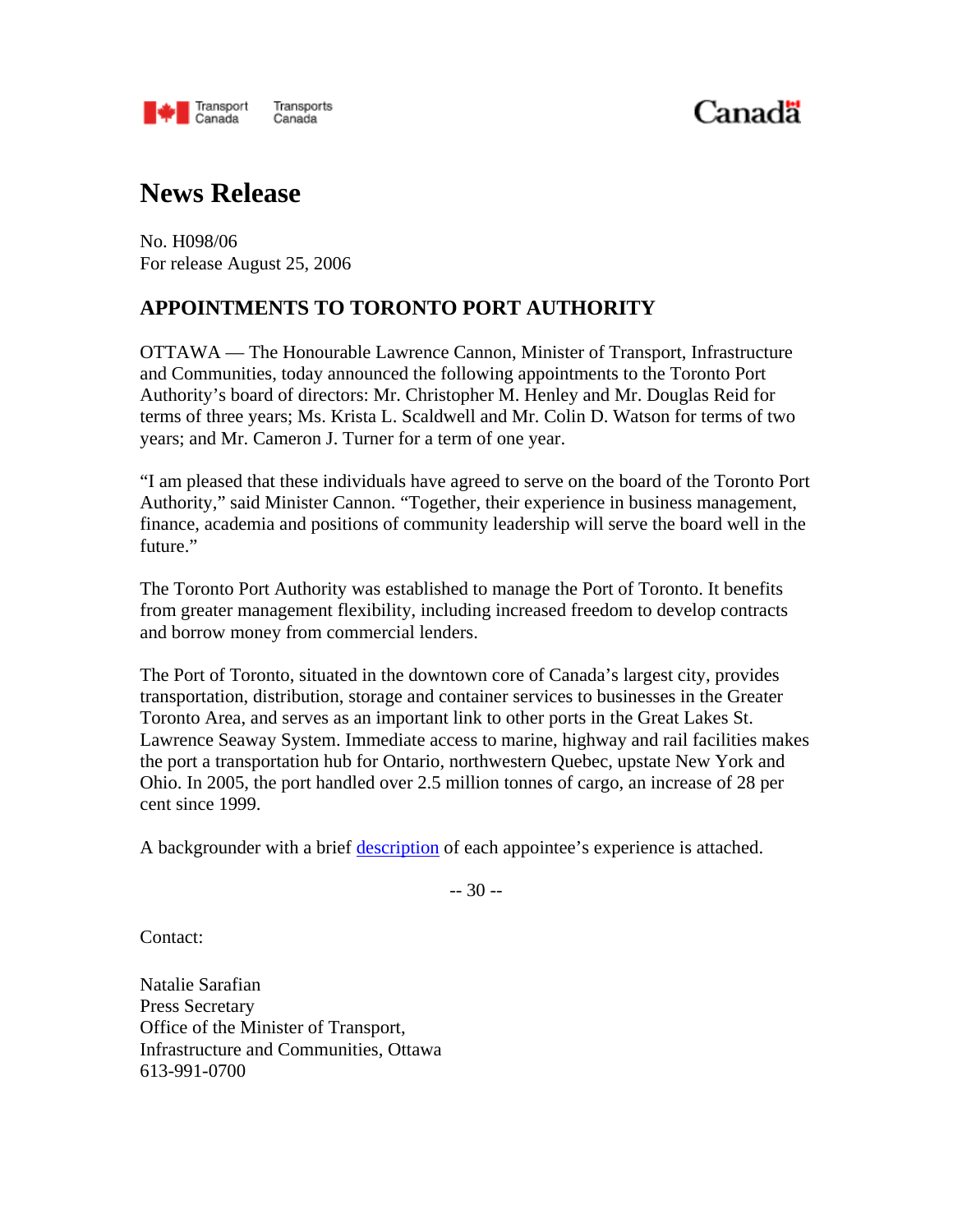#### **BACKGROUNDER**

#### **NEW APPOINTMENTS TO THE BOARD OF DIRECTORS OF THE TORONTO PORT AUTHORITY**

Mr. Christopher M. Henley holds a bachelor of arts from Memorial University of Newfoundland, a masters degree in business administration from Dalhousie University and has completed studies at the Rotman School of Management in Toronto. He currently serves as the president of Henley Capital Corporation, and has spent the last 24 years in industry and investment banking, analyzing and evaluating projects and advising public and private companies. Mr. Henley has been an investment banker for over 19 years and was formerly employed as the president and chief executive officer of BP Canada Inc. He represented all of BP's interests in Canada and pursued business development initiatives. Mr. Henley is a current or former board member of Transition Therapeutics Inc.; the Advisory Board, Faculty of Business Administration, Memorial University of Newfoundland; and the board of directors of Limited Market Dealers Association of Canada.

Mr. Douglas Reid teaches and conducts research in business strategy at Queen's School of Business, Queen's University. He is cross-appointed as a faculty member at Cornell University's Johnson School of Business. He holds a bachelor of science degree and a masters degree in business administration from the University of Toronto, a masters of public administration from Queen's University (School of Policy Studies) and a PhD from the University of Western Ontario (Richard Ivey School of Business). Professor Reid recently concluded six years of service as a director of an Alberta-based energy company, and is also an active advisor to companies in Canada and the United States.

Ms. Krista L. Scaldwell holds a bachelor of arts degree from Trent University. She currently serves as director of consumer healthcare at Pfizer Canada. At Pfizer Canada, she has held the position of government affairs manager for Ontario and has co-chaired the industry association research and development political relations committee. She currently chairs the government affairs committee for the Non-prescription Drug Manufacturers Association. Ms. Scaldwell began her career working for both the John Howard Society and Durham Mental Health Services, where she held management positions responsible for staff and budgets. She is currently a member of the board of the Ontario Lung Association, Abilities Centre Durham, and the advisory board of Medic Alert.

Mr. Cameron J. Turner is currently the Canadian partner of Corporate Development International, a company that provides international strategic acquisition and divestiture advice. From 1990-1996, Mr. Turner worked for Inter-City Products Corporation, starting as vice-president, corporate development, then moving on to senior vice-president. His responsibilities included acquisitions, corporate development and strategic planning along with marketing, product development and sales. Mr. Turner holds a bachelor of arts degree from the University of British Columbia, a masters in business administration from the University of Western Ontario (Richard Ivey School of Business), and a